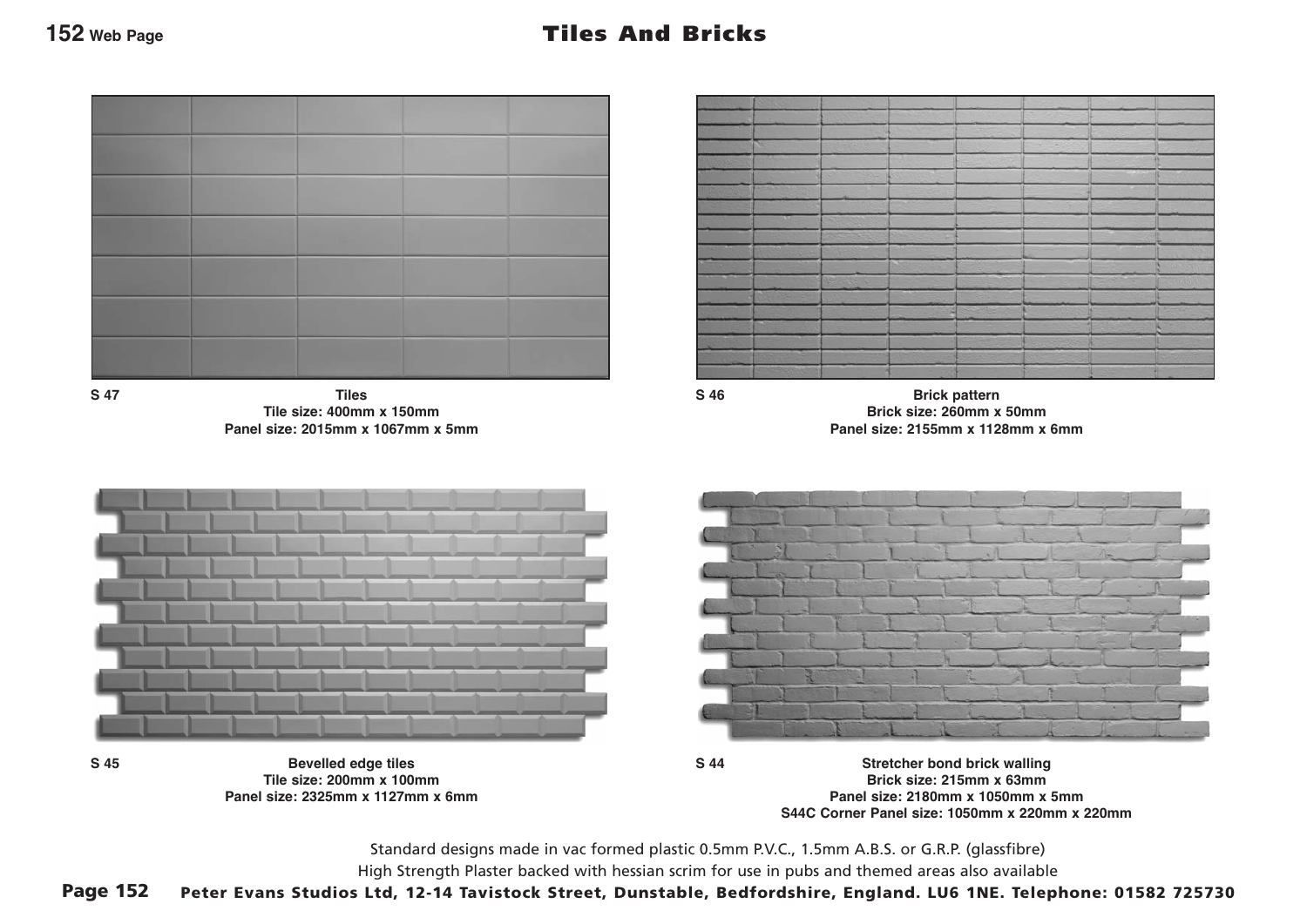## Tiled Surfaces



**Brick tiles with decorative border Tile size: 200mm x 75mm Panel size: 2125mm x 953mm x 25mm**



**PD 32**

**PD 31**

**Brick tiles with decorative border Tile size: 150mm x 150mm Panel size: 2230mm x 1065mm x 25mm**





**S 98 Smooth Stretcher Bond Brick Work Brick size: 222mm x 70mm Panel size: 1030mm x 2320mm x 6mm**

**S 98C Corner for S 98 Panel size: 400mm x 225mm x 2320mm**

Standard designs made in vac formed plastic 0.5mm P.V.C., 1.5mm A.B.S. or G.R.P. (glassfibre)

High Strength Plaster backed with hessian scrim for use in pubs and themed areas also available

Peter Evans Studios Ltd, 12-14 Tavistock Street, Dunstable, Bedfordshire, England. LU6 1NE. Telephone: 01582 725730 Page 153